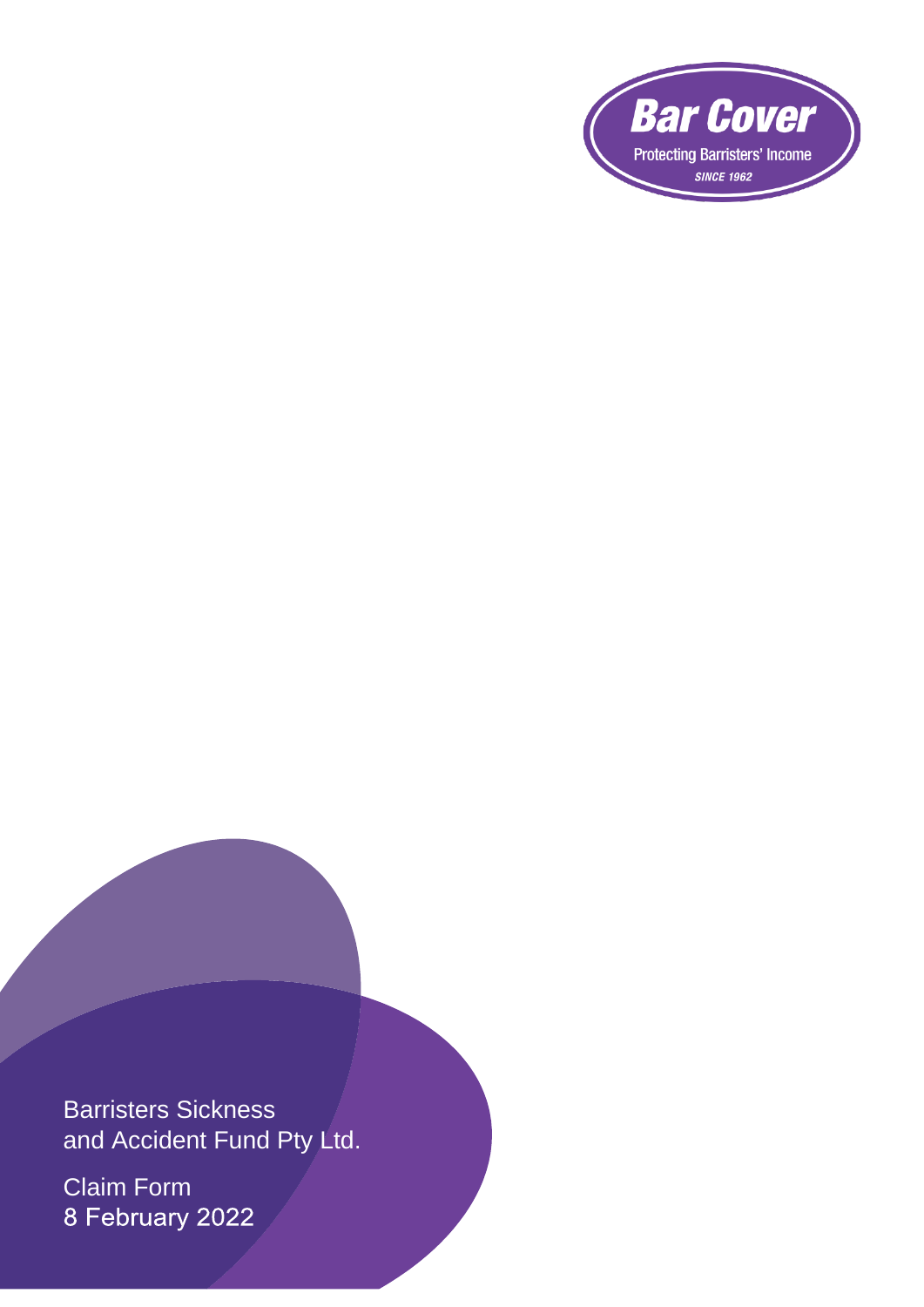

**Suite 18, 12Tryon RdLindfield NSW 2070 | POBox 42 Lindfield NSW 2070**

## **PART 1 - Claim Form for loss of income due to personal sickness or accident.**

**Note:** Claims are to be lodged in arrears for an initial minimum of 7 days off work or monthly. Your claim form must be accompanied by the Part 2 Certificate of Medical Practitioner.

| 1. | Name in full:                                                                                                                                                                                    |                      |  |
|----|--------------------------------------------------------------------------------------------------------------------------------------------------------------------------------------------------|----------------------|--|
|    | Private address:                                                                                                                                                                                 |                      |  |
|    | Private telephone number:                                                                                                                                                                        | Present age (years): |  |
| 2. | (a) State nature of illness or injury:                                                                                                                                                           |                      |  |
|    | (b) In the case of an injury, state when and where the accident causing the injury took place and how it happened - it is necessary<br>that the fullest details be given:                        |                      |  |
|    | Date:                                                                                                                                                                                            | Time (AM/PM):        |  |
|    | Place:                                                                                                                                                                                           |                      |  |
|    | (c) Give names and addresses of any witnesses of the accident:                                                                                                                                   |                      |  |
| 3. | (a) Have you ever suffered from the same or a similar complaint before?                                                                                                                          |                      |  |
|    | (b) If so, state when and how often; also, the names of the doctors who attended you:                                                                                                            |                      |  |
| 4. | (a) State the first day you were attended by a doctor and the name of the doctor:                                                                                                                |                      |  |
|    | (b) Is that doctor your usual medical attendant?                                                                                                                                                 |                      |  |
| 5. | (a) Have you, as a result of the injury or illness, been totally disabled from working as a barrister? If so, say for how long you have<br>been totally disabled.                                |                      |  |
|    |                                                                                                                                                                                                  |                      |  |
|    | (b) State why the illness/injury has led you to being totally disabled:                                                                                                                          |                      |  |
|    | (c) If you have suffered an injury, as opposed to an illness, have you been partially disabled from working as a<br>barrister? If so, say for how long and why you have been partially disabled: |                      |  |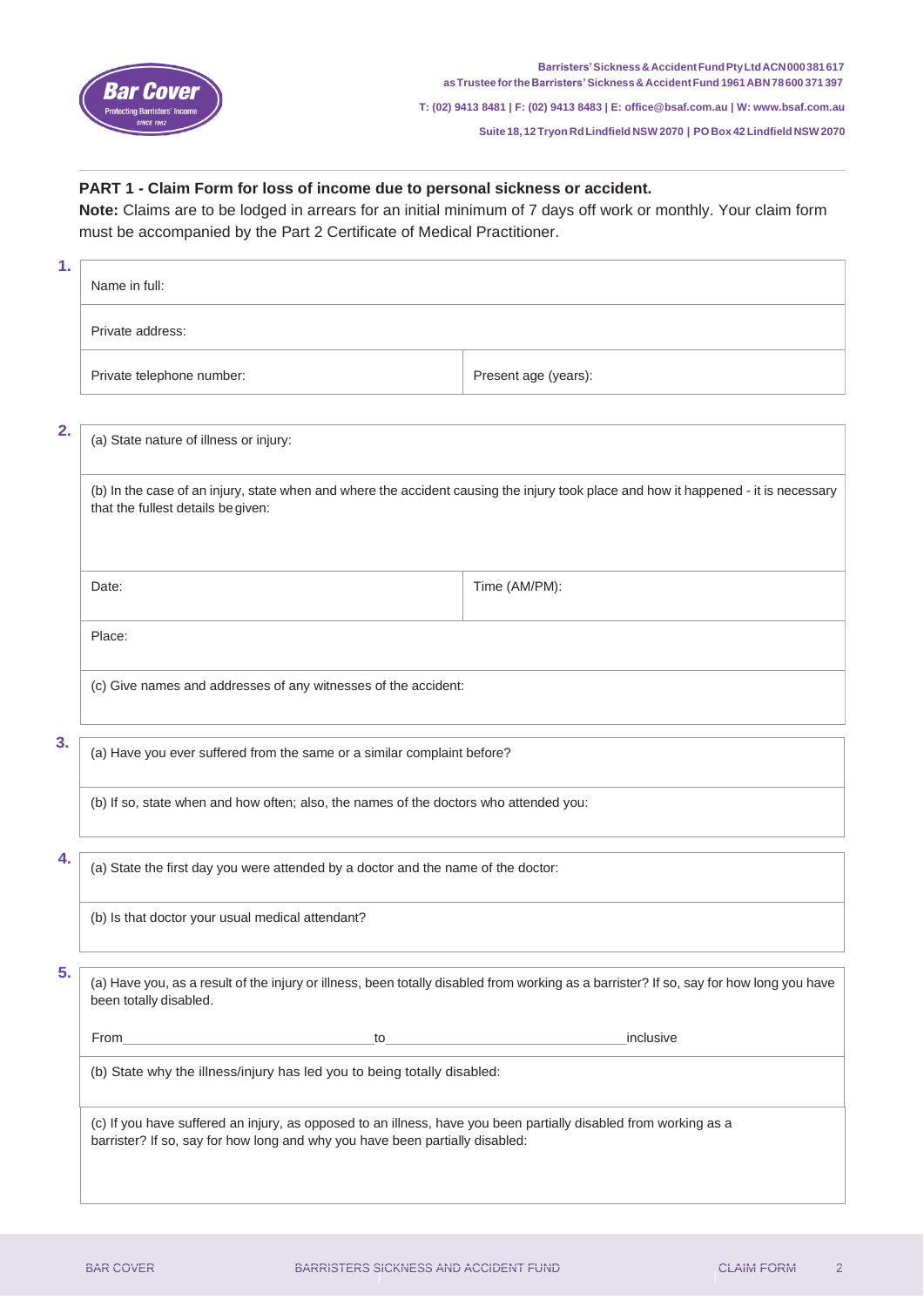(d) Was any part of the period of your disablement a period when you were not working as a barrister for any reason other than accident or illness (e.g., holiday)? If so, please identify that period:

(e) During the period of your disablement, were there any weekdays on which you were not intending to engage in, or attend to, the profession of barrister (e.g., holiday)? If so, please identify those days:

**6.**

(a) Are you still totally incapable of attending to your practice? (yes / no)

(b) If you remain partially disabled from working as a barrister, please state: (i) why you remain unable in a material degree to attend to or engage in the profession of a barrister; and

ii) when you expect to fully resume work as a barrister.

**7.** If now able to attend to any portion whatever of your practice, state when you commenced so to do

At the time your accident occurred or your illness was contracted were you a practising barrister?

**9.** (a) Have you any other insurance under which you are entitled to claim in respect of the injury or illness upon which this claim is based? (yes / no)

If "Yes", please state -

**of the foregoing statements**

(b) Amount insured per week: (c) If the insurance covers medical expenses:

**10.**

**8.**

Does your weekly benefit claimed exceed the average gross weekly income earned by you from the practice of the profession of barrister over the 12 months prior to your disablement? (yes / no)

If "Yes", please provide details of those average gross earnings and reasons as to why the Fund should cover you for the excess:

**11.**

For GST purposes, are you entitled to full input tax credits in respect of the premium paid to us? (yes / no)

| <b>For Direct payment please</b><br>provide your BANKING DETAILS | Bank Name:                | Account Name: | BSB:<br>A/C No: |
|------------------------------------------------------------------|---------------------------|---------------|-----------------|
|                                                                  |                           |               |                 |
| <b>I HEREBY WARRANT the truth</b>                                | Signature of the Insured: |               | Date:           |

| <b>APPROVED (OFFICE USE ONLY)</b> |                 |                |           |  |
|-----------------------------------|-----------------|----------------|-----------|--|
| From:                             | To (inclusive): | Date Approved: | Director: |  |

## **NB Please return the** *original* **signed Certificate of your Medical Practitioner with this form**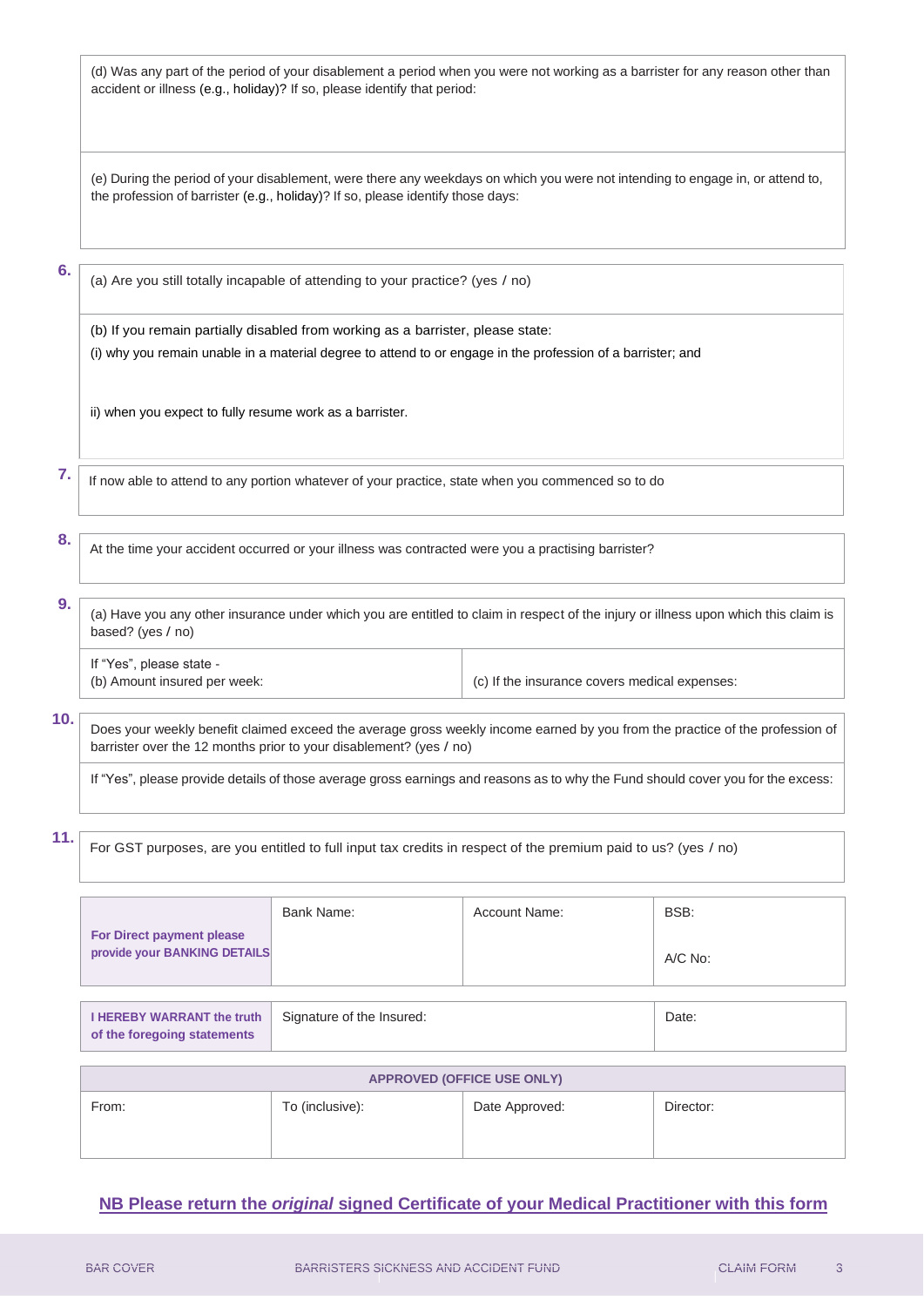

**Suite 18, 12Tryon RdLindfield NSW 2070 | POBox 42 Lindfield NSW 2070**

## **PART 2 - Certificate of Medical Practitioner**

This *original* Certificate *must* be returned with the completed claim form.

| 1. | (a) Name of Claimant:                                                                                                                                                                                                    |
|----|--------------------------------------------------------------------------------------------------------------------------------------------------------------------------------------------------------------------------|
| 2. | (a) Nature of illness or injury. N.B. - Give sufficient particulars of symptoms to enable a medical officer of the Company to<br>comment should the Company wish to consult him or her:                                  |
|    | (b) So far as you are aware, how did the illness or injury arise?                                                                                                                                                        |
| 3. | Please state the date upon which the injury or illness commenced:                                                                                                                                                        |
| 4. | When did the Claimant first consult you in connection with this illness or injury?                                                                                                                                       |
| 5. | Present condition: (State as clearly as possible)                                                                                                                                                                        |
| 6. | Are you the usual Medical Attendant? If so, how long have you known the Claimant?                                                                                                                                        |
| 7. | Has the Claimant previously suffered from this complaint? If so, please state when:                                                                                                                                      |
| 8. | Is the Claimant suffering from any condition, illness or injury, irrespective of the present illness or injury or are there any<br>other circumstances which may tend to delay recovery? If so, please give particulars: |